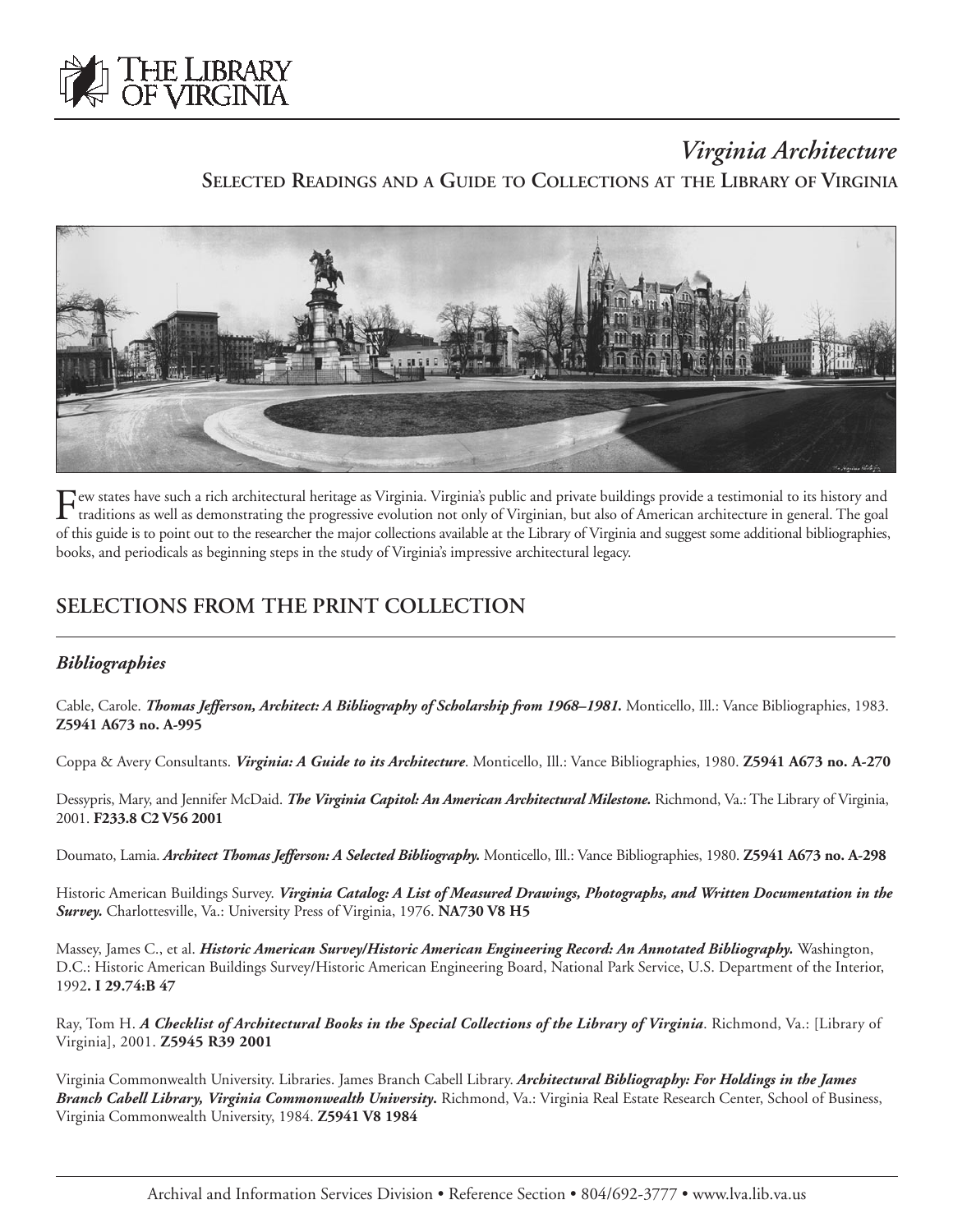# *Virginia Architecture: Selected Readings and a Guide to Collections at the Library of Virginia*

Wittkofski, J. Mark. *Theses and Dissertations Relevant to Virginia Archaeology, Architecture, and Material Culture.* Richmond, Va.: Virginia Department of Historic Resources, 1991. **Z1345 W58 1991**

Yetter, George Humphrey. *Architectural Drawings Archive: A Guide to Special Collections*. Williamsburg, Va.: Department of Architectural Research, Colonial Williamsburg Foundation, 1988. **Fiche 84 AR 4** 

## *General Titles*

To find books on Virginia architecture use the following subject headings:

Architecture—Virginia—[City or County] Architecture, Domestic—Virginia Architecture, Domestic—Virginia—[City or County] Architecture, Colonial—Virginia Historic Buildings—Virginia Historic Buildings—Virginia—[City or County] Dwellings—Virginia Churches—Virginia Churches—Virginia—[City or County] Courthouses—Virginia Courthouses—Virginia—[City or County]

Brownell, Charles E., et al. *The Making of Virginia Architecture*. Richmond, Va.: Virginia Museum of Fine Arts. Distributed by the University Press of Virginia, 1992. **NA730 V8 M35 1992**

Published as a companion to the Virginia Museum of Fine Arts exhibition entitled *The Making of Virginia Architecture: Drawing and Models, 1719–1990*, this volume is a comprehensive, thoroughly researched history of Virginia's outstanding architectural heritage, illustrated with architectural drawings and models.

Bucklen, Mary Kegley. *County Courthouses of Virginia: Old and New*. Charleston, W.Va.: Pictorial Histories Publishing, 1988. **F227 B92 1988**

This book gives a historical synopsis for every Virginia courthouse.

Farrar, Emmie Ferguson. *Old Virginia Houses*. New York: Hastings House, 1955. **F227 F3 1955**

This work consists of 9 volumes. Volumes 3-9 were authored by E. F. Farrar and E. Hines. The volumes have various imprints. This work covers many areas of Virginia: the subtitles of the nine volumes are "The Mobjack Bay Country," "Along the James," "Along the Fall Line," "The Northern Peninsulas," "The Heart of Virginia," "The Piedmont," "Shenandoah," "The Mountain Empire," and "Harbors."

Forman, Henry Chandlee. *Virginia Architecture in the Seventeenth Century.* Williamsburg, Va.: Virginia 350th Anniversary Celebration Corporation, 1957. **F229 V795 no.11**

One of the twenty-three booklets published to celebrate the 350th anniversary of Jamestown. Based on archaeological findings the author recreates the style of Virginia buildings between 1600 and 1700.

Gleason, David K. *Virginia Plantation Homes*. Baton Rouge, La.: Louisiana State University Press, 1989**. F227 G58 1989** A photographic presentation of Virginia's plantation dwellings. Some of these mansions and their gardens express the most important architectural achievements of the colonial and antebellum periods.

#### Green, Bryan Clark, et al. *Lost Virginia: Vanished Architecture of the Old Dominion*. Charlottesville, Va.: Howell Press, 2001. **NA730 V8 G74 2001**

This book examines the significant buildings, which even though now lost, were instrumental as trend setters. It covers all aspects of architectural heritage: domestic, civic, religious and commercial buildings.

#### Lane, Mills**.** *Architecture of the Old South: Virginia.* Savannah, Ga.: Beehive Press, 1987**. NA730 V8 L26**

This book discusses both well-known and lesser-known Virginia buildings built prior to the Civil War.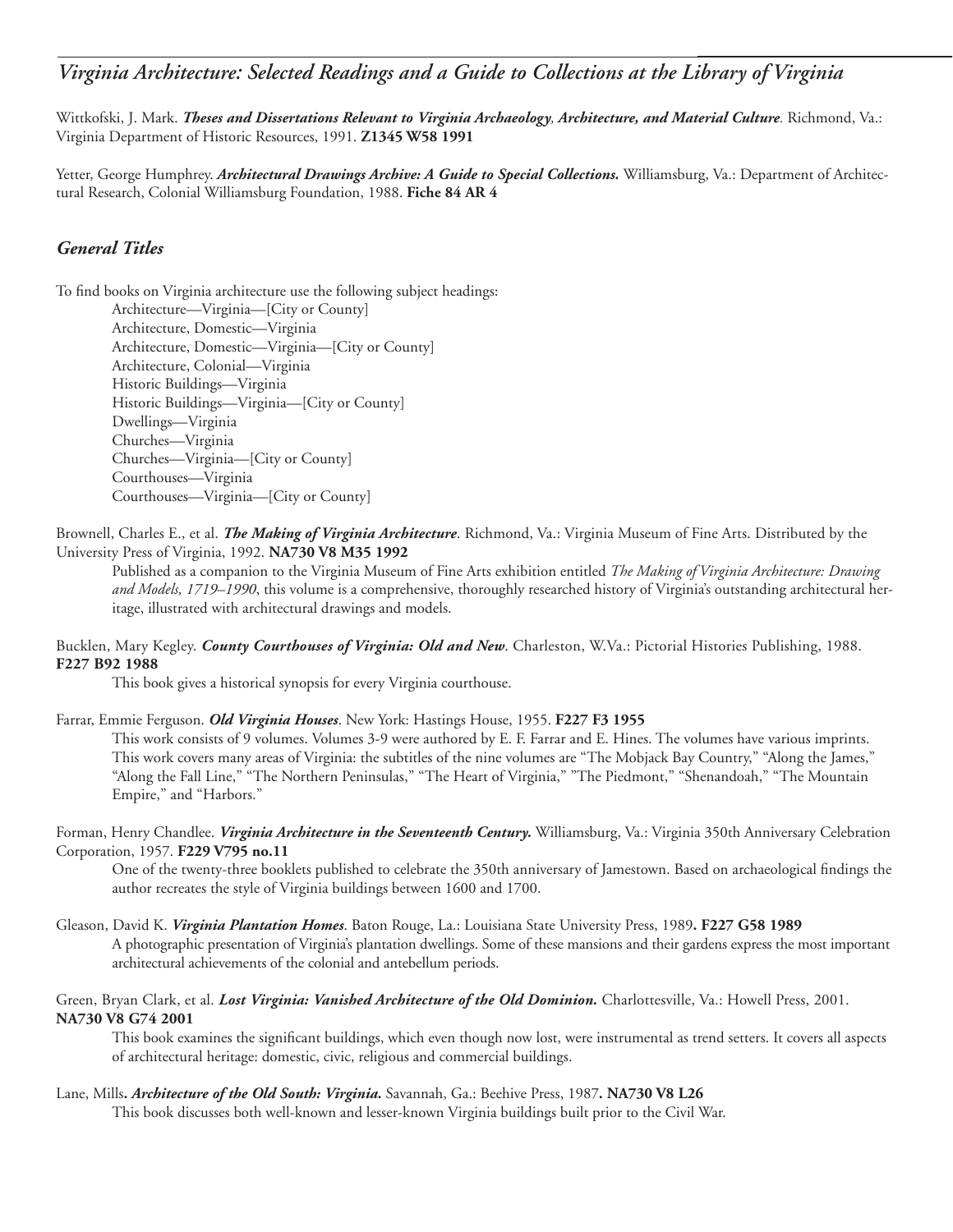- Loth, Calder. *Virginia Landmarks of Black History.* Charlottesville, Va.: University Press of Virginia, 1995. **E185.93 V8 V57 1995** This volume concentrates on African American contributions to Virginia's heritage and presents significant sites previously omitted from Virginia's general register. Homes of civic leaders, churches and universities significant to the African-American community are discussed.
- ———. *The Virginia Landmarks Register.* 4th ed. Charlottesville, Va.: Published for the Virginia Department of Historic Resources by the University Press of Virginia, 1999. **F227 V62 1999**

This volume is a compilation of places officially designated as Virginia Historical Landmarks by the Virginia Board of Historic Resources 1968 through March 19, 1997. Each entry is accompanied by a photo or illustration and a brief description. Entries are organized alphabetically by county or independent city. Places added to the registry after March 19, 1997, are included in an appendix.

Lounsbury, Carl R. *An Illustrated Glossary of Early Southern Architecture and Landscape*. New York: Oxford University Press, 1994. **NA727 I44 1994**

This book not only provides good explanations and illustrations for a complex terminology, but also analyzes the transfer and changing terms of English terms to the American South's vocabulary. In addition, it provides information on the derivation of local terms and where they were first mentioned.

Nichols, Frederick Doveton, and William B. O'Neal. *Architecture in Virginia, 1776–1958: The Old Dominion's Twelve Best Buildings.* Richmond, Va.: Virginia Museum of Fine Arts, 1958. **NA730 V8 N5**

A selection of the twelve most creative buildings in the Commonwealth, built during times of prosperity. These distinctive buildings were not only trendsetters in Virginia, but represent major contributions in American architecture

**National Register of Historic Places, 1966 to 1994: Cumulative List through January 1, 1994**. Washington, D.C.: National Park Service,

Preservation Press, National Trust for Historic Preservation, National Conference of State Historic Preservation Officers, 1994. **E159 N3419 1994** A list of more than 62,000 sites recording the architectural heritage of the nation.

O'Neal, William Bainter. *Architectural Drawing in Virginia, 1819–1969.* Charlottesville, Va.: School of Architecture, University of Virginia, and Virginia Museum, 1969**. NA730 V8 O58**

This is a catalogue of an exhibition at the University of Virginia, which demonstrates that Virginia architects were not only interested in designing civic buildings and private residences, but their interests included diverse projects such as bridges and railway carriages.

#### ———. *Architecture in Virginia. An Official Guide to Four Centuries of Buildings in the Old Dominion.* New York: Walker & Company for the Virginia Museum, 1968. **NA730 V8 N5**

A list of Virginia's most important buildings, private, public and commercial, spanning a period of four hundred years.

Peters, John O., and Margaret T. Peters. *Virginia's Historic Courthouses.* Charlottesville, Va.: University Press of Virginia, 1995. **F227 P377 1995**

Courthouses have served as the "meeting point" of Virginia communities from early colonial times. This book presents a photographic record of these important public buildings, an architectural history of each structure, and places them in the cultural and historical context of each county.

Rawlings, James Scott. *Virginia's Colonial Churches: An Architectural Guide.* Richmond, Va.: Garrett & Massie, 1963. **NA5230 V8 R3** An in-depth description of Virginia's forty-eight surviving colonial churches.

Waterman, Thomas Tileston. *The Mansions of Virginia, 1706–1776***.** Chapel Hill, N.C.: University of North Carolina Press, 1946. **NA7235 V5 W35**

An in-depth treatise on the architecture and the buildings of the colonial period in Virginia.

Whiffen, Marcus. *The Public Buildings of Williamsburg, Colonial Capital of Virginia: An Architectural History*. Williamsburg, Va.: Colonial Williamsburg, 1958. **A735 W5 W47 v. 1**

A historic and architectural discourse on the public buildings of Williamsburg. The author recounts how and why these buildings were built, how they related to the contemporary architecture of England, and how their presence influenced the architecture of the rest of Virginia.

Wiencek, Henry. *Mansions of the Virginia Gentry*. Birmingham, Ala.: Oxmoor House, 1988. **NA7561 W57 1988** A presentation of six major Virginia mansions.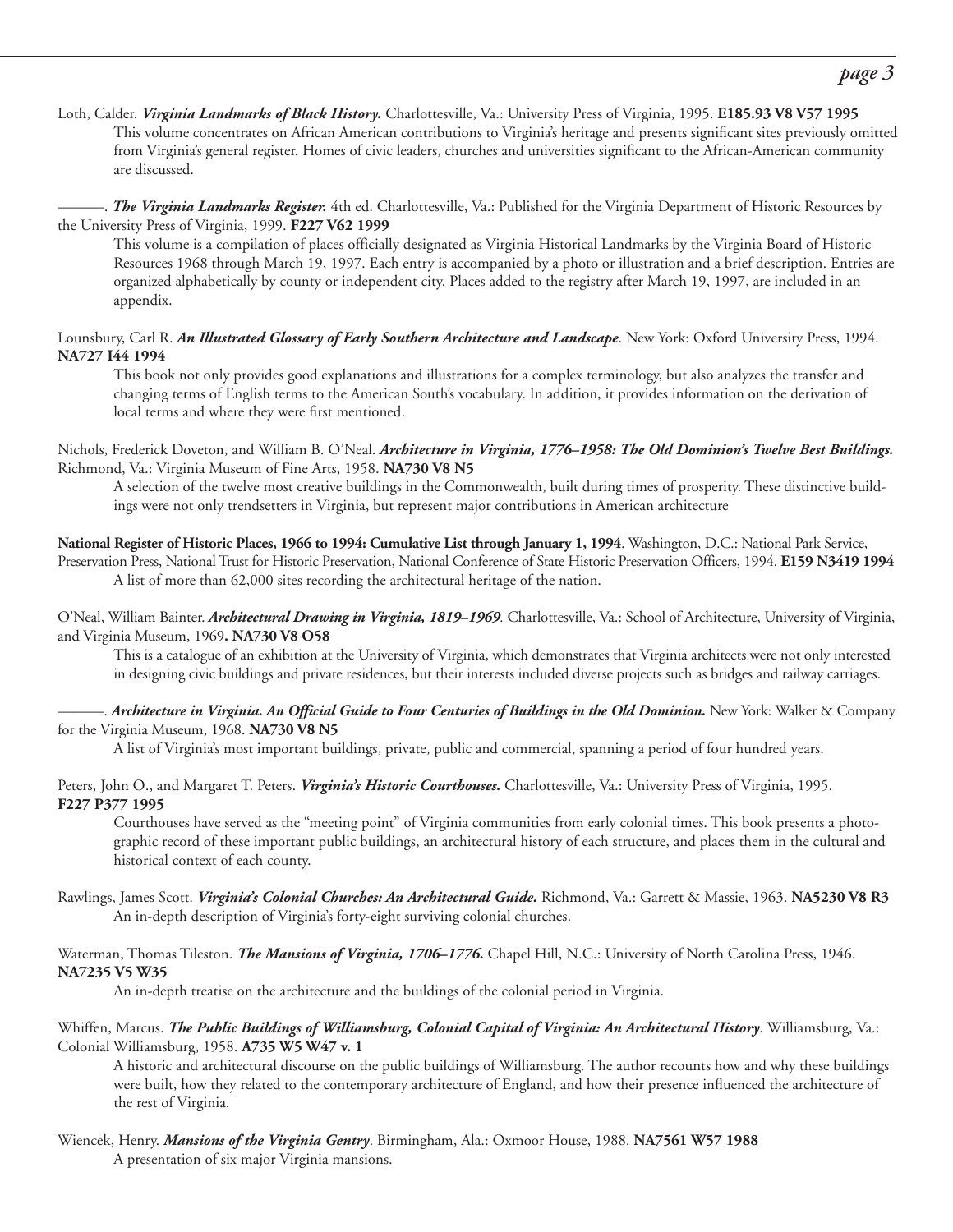# *Virginia Architecture: Selected Readings and a Guide to Collections at the Library of Virginia*

Wilson, Richard Guy, ed., *Buildings of Virginia: Tidewater and Piedmont*. New York: Oxford University Press, 2002. **NA730 V8 B85 2002** This book is part of a series on American architecture commissioned by the Society of Architectural Historians. The introduction covers the evolution and highlights of the state's architectural traditions and then guides the reader to individual buildings in the eastern half of Virginia, which were instrumental in setting the standards of American architecture.

## *Virginia Localities*

To locate books about a county, city, neighborhood or specific area, search the online catalog by subject, such as: Chesterfield County, Va.—Architecture Richmond (Va.)—Architecture Architecture—Virginia—Alexandria Architecture, Domestic—Virginia Architecture, Domestic—Virginia—Alexandria Architecture, Colonial—Virginia Historic Buildings—Virginia Dwellings—Virginia

Listed below is but a sample of books on architecture of Virginia localities.

Chambers, S. Allen. *Lynchburg: An Architectural History.* Charlottesville, Va.: Published for the Sarah Winston Henry Branch of the Association for the Preservation of Virginia Antiquities by the University Press of Virginia, 1981. **NA735 L97 C5**

Driggs, Sarah Shields. *Richmond's Monument Avenue.* Chapel Hill, N.C.: University of North Carolina Press, 2001. **F233.37 D75 2001**

Dulaney, Paul Summers. *The Architecture of Historic Richmond*. 2nd ed., Charlottesville, Va.: University Press of Virginia, 1976**. NA735 R5 D8 1976**

Edwards, Kathy. *Monument Avenue: History and Architecture*. Washington, D.C: U.S. Department of the Interior, National Park Service, Cultural Resources, HABS/HAER, 1992**. I 29.74:M 76**

Morrill, Penny C. *Old Town Alexandria*. Arlington, Va.: Vol. 1, No. 1 Inc., 1979. **NA735 A5 M67**

O'Dell, Jeffrey M., *Chesterfield County: Early Architecture and Historic Sites*. Chesterfield, Va.: Chesterfield County Planning Department, 1983. **F232 C52 O33 1983**

Smith, Eugenia*. Centreville, Virginia: Its History and Architecture*. Fairfax, Va.: Fairfax County Office of Planning, 1973. **F234 C29 S64**

Terrell, Isaac Long. *Old Houses in Rockingham County, 1750–1850.* Verona, Va.: McClure Press, 1970. **F232 R7 T4**

Whitwell, W. L**.** *The Architectural Heritage of the Roanoke Valley.* Charlottesville, Va.: University Press of Virginia, 1982. **NA730 V8 R68**

Winthrop, Robert P. *Architecture in Downtown Richmond.* Richmond, Va.: Junior Board of Historic Richmond Foundation, 1982. **NA735 R5 W55**

Winthrop, Robert P. *The Jackson Ward Historic District*. Richmond, Va.: Department of Planning and Community Development, 1978. **F233.69 J2**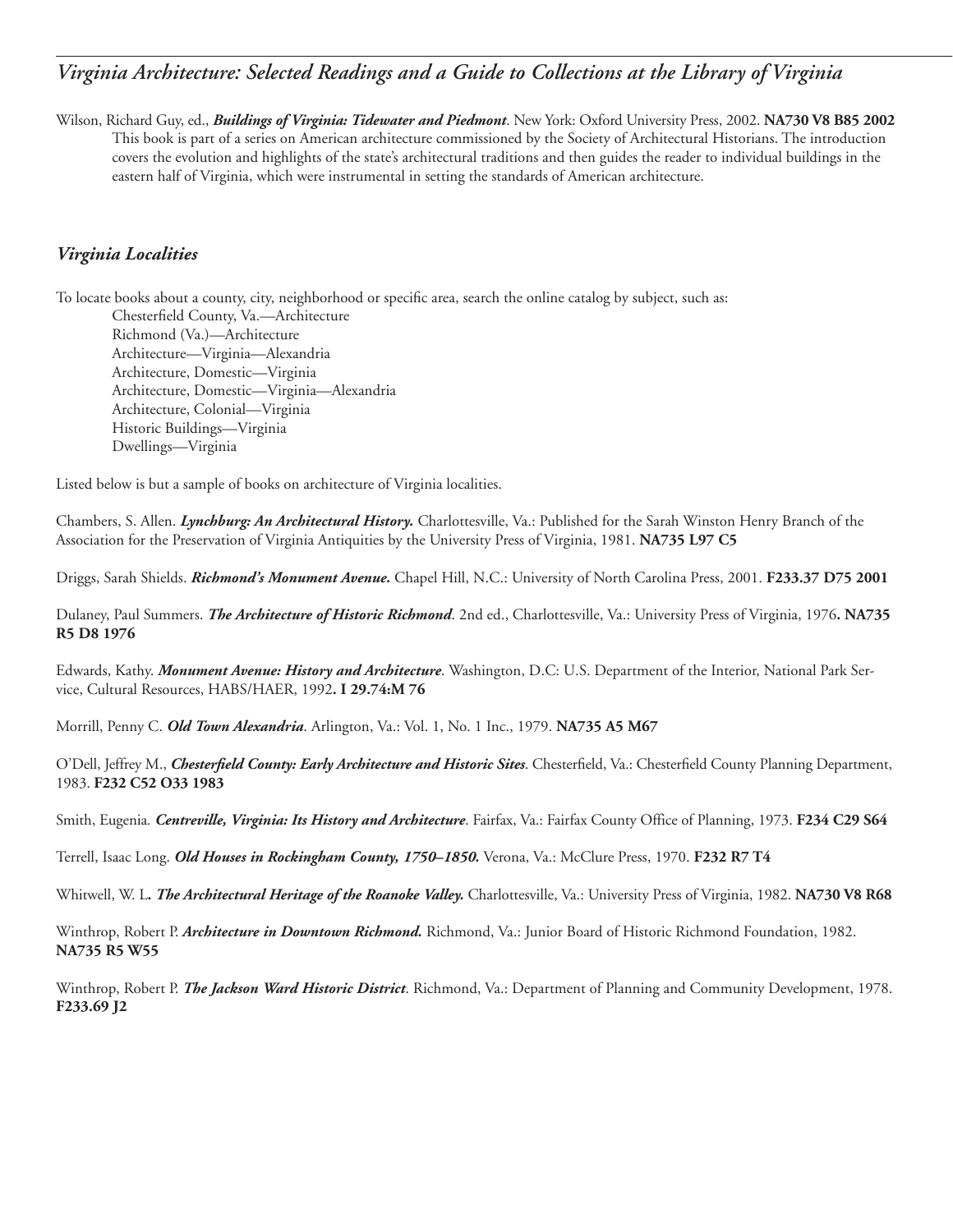## *Major Buildings*

To locate information on individual buildings perform a subject search, such as:

Historic buildings—Virginia Virginia—Capital and Capitol Stratford Hall, Va. Monticello, Va.

Kimball, Fiske. *The Capitol of Virginia: A Landmark of American Architecture*, with a New Introduction by Charles Brownell and an Essay on the Capitol Model by F. Carey Howlett. Revised and expanded. Richmond, Va.: Library of Virginia, 2002.

*Monticello in Measured Drawings* (drawings by the Historic American Buildings Survey/ Historic American Engineering Record, National Park Service; architectural commentary by William L. Beiswanger). Charlottesville, Va.: Thomas Jefferson Memorial Foundation, 1998 **NA7615 M66 M66 1998**

### *Architects*

To search the online catalog for information on individual architects, use the following subject headings:

Architects—Virginia—Biography—Dictionaries Architects—Virginia—Directories Architects—Virginia—Periodicals Architects—Virginia—Richmond Name of firm or individual

The titles below represent a sample of the material in the collection.

Dewberry and Davis. Architecture: *The Portfolio of the Dewberry & Davis Architectural Studio*. Alexandria, Va.: Dewberry & Davis, 1998. **NA53 D48 1998**

Frazer, Susan Hume*. D. Wiley Anderson, Virginia Architect (1864–1940***).** Richmond, Va.: Virginia Commonwealth University, 2001. **NA737 A5 F73 2001**

Architects Publishing Company. *Prominent Builders of Virginia.* Mount Vernon, N.Y.: Architects Publishing, 194?. **TH451 A67**

*The Virginia Architects Handbook*. Richmond, Va.: Virginia Society of the American Institute of Architects, 1968-1993. **NA11 A5 V8** Annual directory of architects and firms. Continued as an annual issue of *Inform* magazine.

Forbes, John Douglas. *Shepley, Bulfinch, Richardson & Abbott, Architects: An Introduction*. Charlottesville, Va.: University of Virginia Graduate School of Business Administration, 1958. **HF5006 V8 no.3**

Lanciano, Claude O*. "Our Most Skillful Architect": Richard Taliaferro and Associated Colonial Virginia Constructions.* Gloucester, Va.: Lands End Books, 1981. **NA737 T34 L36**

Lewis, Henry Wilkins. *More Taste than Prudence: A Study of John Evans Johnson (1815– 1870), An Amateur With Patrons***.** Chapel Hill, N.C.: Borderer Press, 1983. **NA737 J67 L67**

Potterfield, Thomas Tyler. *John A. Lankford and Charles T. Russell: Architects for Richmond's Black Community, 1900–1920*. Richmond, Va.: T. T. Potterfield, 199? **NA737 L28 P86 1990** 

Read, Charles Henry. *Modern Buildings: 1882–1900*. Richmond, Va.: I. N. Jones & Son, 1900? **NA730 V8 R4 1900**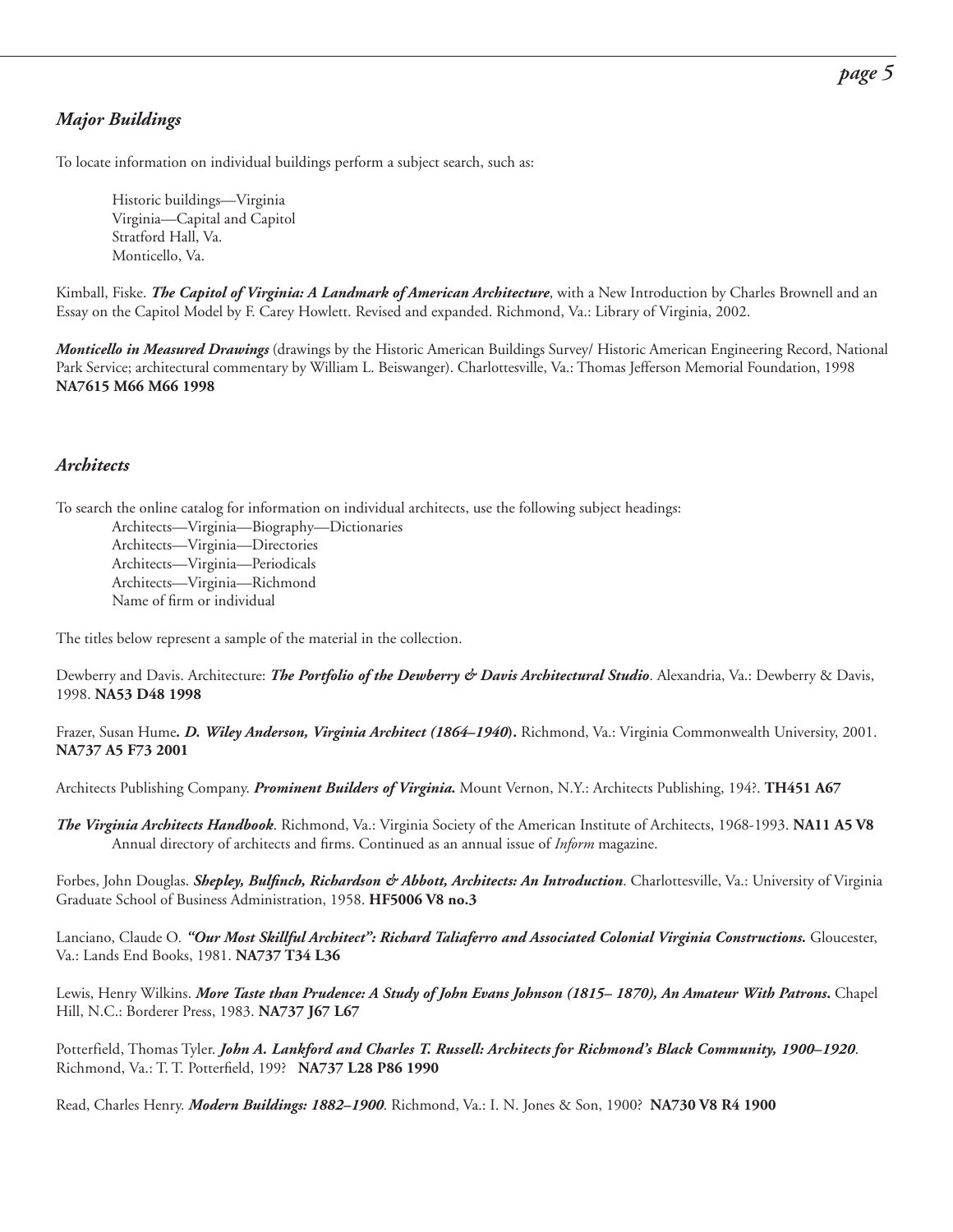# *Virginia Architecture: Selected Readings and a Guide to Collections at the Library of Virginia*

Wells, John E**.** *The Virginia Architects, 1835–1955: A Biographical Dictionary* Richmond, Va.: New South Architectural Press, 1997. **A54 V8 W462 1997**

Richardson, Selden. *"Architect of the City": Wilfred Emory Cutshaw (1838–1907) and Municipal Architecture in Richmond*. Richmond, Va.: Thesis, Virginia Commonwealth University, 1997. **NA9085 C9 R5 1997**

*Roster of Architects, Professional Engineers and Land Surveyors*. Richmond, Va.: Commonwealth of Virginia, State Board for the Examination and Certification of Architects, Professional Engineers and Land Surveyors. 1940–. Annual. **NA124 V8 A3** The official roster of licensees in Virginia by year. Available online at: <*<http://www.dpor.state.va.us/regulantlookup/>*> Guinness, Desmond. *Mr. Jefferson, Architect.* New York: Viking Press, 1973. **NA737 J4 G84**

Pickens, Buford Lindsay. *Mr. Jefferson as Revolutionary Architect.* Philadelphia: Society of Architectural Historians, 1976. **NA737 J4 P5**

### *Periodicals*

Listed below are journals that may have articles on Virginia subjects. The Library of Virginia has additional architectural journals. Please check the online catalog under the subjects:

Architecture—Periodicals Architecture—Virginia Virginia—History—Periodicals

*Journal of the Society of Architectural Historians.* Philadelphia: Society of Architectural Historians, 1941–1986. Quarterly. **NA1 S7**

*Virginia Cavalcade.* Richmond, Va.: Library of Virginia, 1951–2002. Quarterly. **F221 V73**

*Inform.* Richmond, Va.: Virginia Society of the American Institute of Architects, 1990–*.* Five times a year. **NA730 V8 I53**

*Richmond Journal of History and Architecture.* Richmond, Va.: William Byrd Branch for the Preservation of Virginia Antiquities, 1994- 96. **F233.37 A74**

*Architecture and Building*. New York: W. T. Comstock, 1890–1932. Weekly. **NA1 A48**

*Virginia Magazine of History and Biography.* Richmond, Va.: Virginia Historical Society 1893–. Quarterly. **F221 V9**

*William and Mary Quarterly*. Williamsburg, Va.: Office of Admissions, College of William and Mary, 1892–. Quarterly. **F221 W71**

### *Periodical Indexes*

*Art Index,* New York, H. W. Wilson, 1933–1985. **Z5937 A79**

Swem, Earl Gregg. *Virginia Historical Index.* Gloucester, Mass.: P. Smith, 1965. **F221 S93 1965** 

This is a comprehensive index to several publications of Virginia history. For additional information on how to use this index go to: [<http://www.lva.lib.va.us/whatwehave/news/swem.htm>](http://www.lva.lib.va.us/whatwehave/news/swem.htm)

*Virginia Cavalcade*. Index available online at: <http://www.lva.lib.va.us/whatwedo/pubs/cavalcade/volumes/index.htm>

*Magazine Index 1900–1985*. Available on line at: [<http://image.vtls.com/collections/help/MZ.html](http://image.vtls.com/collections/help/MZ.html)>. This index lists includes articles relating to Virginia buildings and localities from various magazines. Compiled by the reference staff of the Library of Virginia to serve as a finding aid.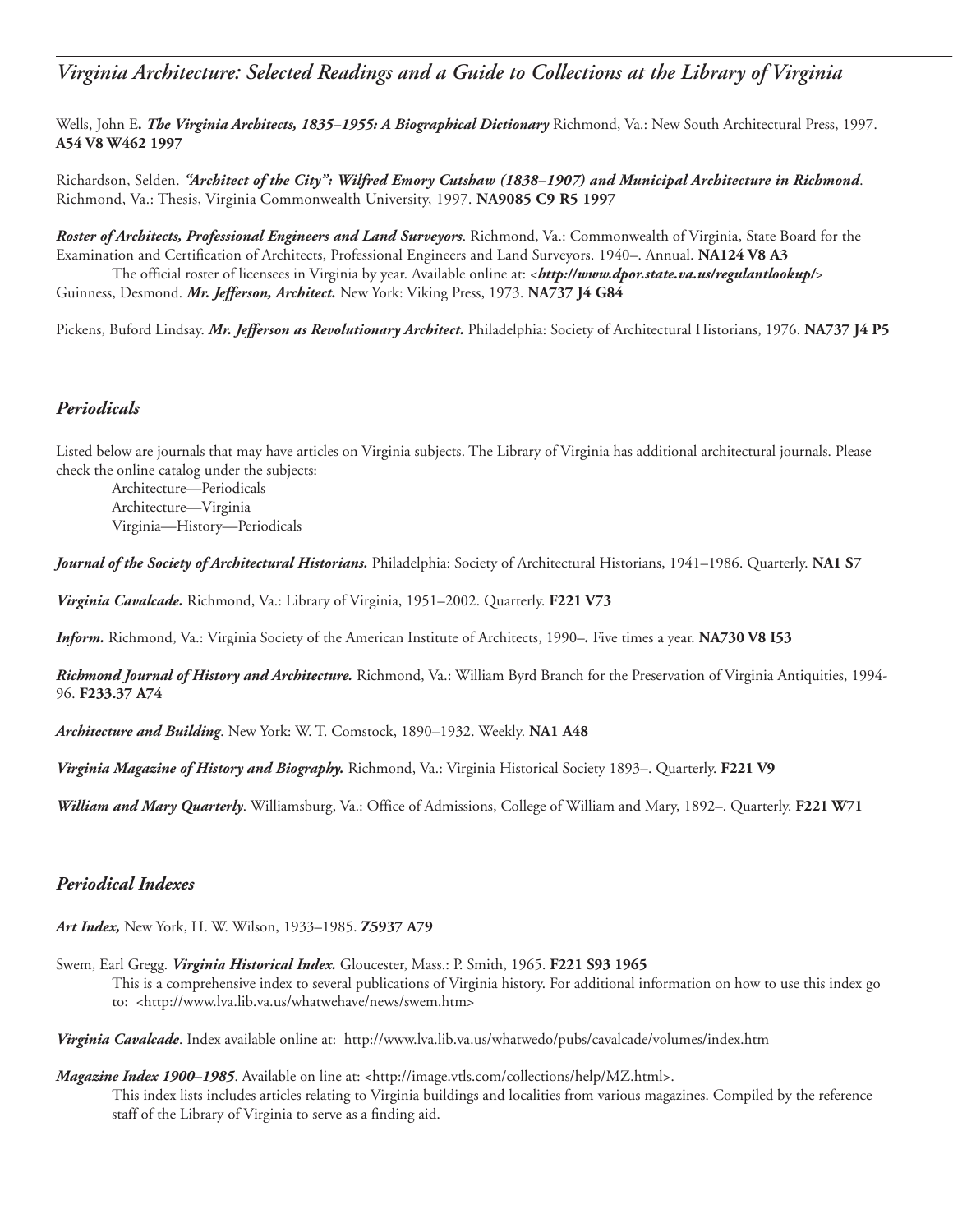In addition the Library of Virginia provides access to the following subscription databases in the reading rooms:

*America: History and Life Gale Infotrac Gale Expanded Academic Gale General Reference Gold JSTOR* (Journal Storage, the Scholarly Journal Archive)

The above databases index a very large number of periodicals, magazines, and scholarly journals on the discipline of architecture. In many cases, the full text of articles is available.

### *Researching a Property*

Salmon John, S. *Researching Your Historic Virginia Property.* Richmond, Va.: Department of Historic Resources, 2000. **NA107 V8 S16 2000** A very handy booklet describing the sources that are available, where to find them, where to find records, and generally speaking how to research the history of a property.

### *Preserving a Property*

*Virginia's Historical Registers: A Guide for Property Owners.* Richmond, Va.: Department of Historic Resources, 2000. **F227 V59 2000** Step by step information on how to begin the process of registering a house in the Virginia Historical Register.

## **MANUSCRIPT AND PICTURE COLLECTIONS**

#### *Architectural Drawings and Plans*

The Library of Virginia has impressive holdings of architectural plans and drawings documenting the rich heritage of the state. Municipal, state, private and business collections provide a picture of the varied building activity in Virginia. For detailed information on these holdings please consult Research Note 13, *Architectural Drawings and Plans at the Library of Virginia* by Vincent Brooks (October 2000), available at [<http://www.lva.lib.va.us/whatwehave/map/rn\\_13arch.htm>](http://www.lva.lib.va.us/whatwehave/map/rn_13arch.htm) and*Landscape Architecture Resources at the Library of Virginia* by Vincent Brooks (December 2000) available at <[http://www.lva.lib.va.us/whatwehave/map/landscape.pd](http://www.lva.lib.va.us/whatwehave/map/landscape.pdf)f>.

*Early American History Research Reports.* Williamsburg, Va.: Colonial Williamsburg Foundation; Guilford, Conn.: OPUS Publications, 1989. **Fiche 84**

This collection consists of 495 microfiche, the work of scholars at the Colonial Williamsburg Foundation over a period of sixty years. Each report is a thorough study of its subject, and includes bibliographies, indexes, maps and drawings. The reports are divided in five categories covering the areas of Archaeology, Architecture, Decorative Arts, History and Trades. The Architecture category not only includes architectural histories and reports for a number of restored colonial buildings, but also in-depth reports about a variety of topics, including landscape development, paint color, fencing, and window glass in the eighteenth century. There is a guide to the collection. (Ref. Z1237 C7).

*Historic American Buildings Survey. Virginia.* Cambridge, England: Chadwick-Healey; Teaneck, N.J.: Somerset House, 1980. **Fiche 27** In 1933, the National Park Service, Department of the Interior, established the Historic American Buildings Survey (HABS) to provide work to architects, draftsmen and photographers left jobless by the Great Depression. The program is still active today and continues to collect drawings, photographs and descriptions of buildings, documenting the rich and diverse architectural heritage of the nation. The National Park Service administers this program, but the collection is housed at the Library of Congress. The microfiche collection at the Library of Virginia covers material received by the Library of Congress up to the end of 1979 for the state of Virginia.